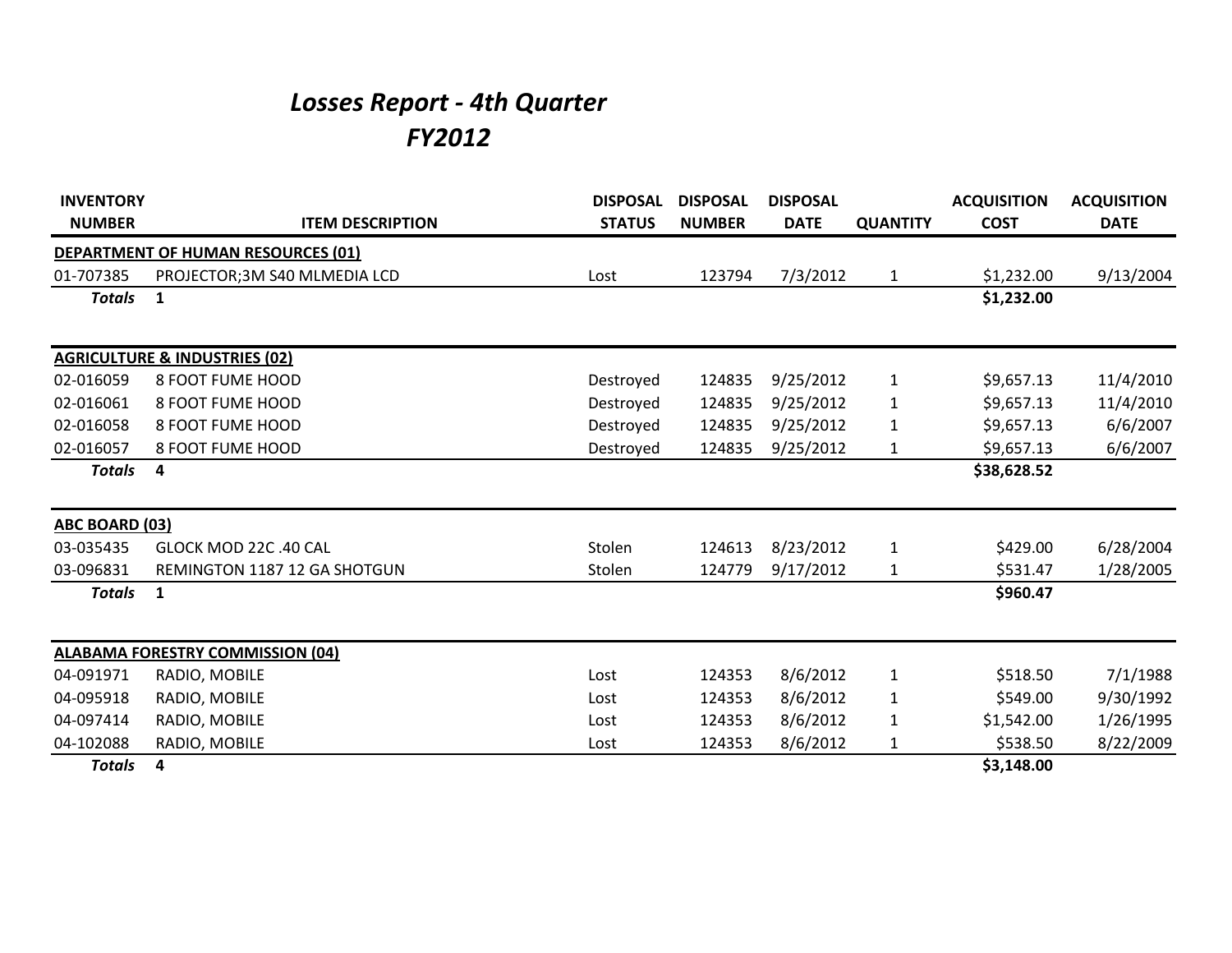| <b>INVENTORY</b><br><b>NUMBER</b> | <b>ITEM DESCRIPTION</b>             | <b>STATUS</b> | DISPOSAL DISPOSAL<br><b>NUMBER</b> | <b>DISPOSAL</b><br><b>DATE</b> | <b>QUANTITY</b> | <b>ACQUISITION</b><br><b>COST</b> | <b>ACQUISITION</b><br><b>DATE</b> |
|-----------------------------------|-------------------------------------|---------------|------------------------------------|--------------------------------|-----------------|-----------------------------------|-----------------------------------|
|                                   |                                     |               |                                    |                                |                 |                                   |                                   |
|                                   | DEPARTMENT OF CONSERVATION (11)     |               |                                    |                                |                 |                                   |                                   |
| 11-023721                         | HANDGUN REVOLVER 38 CAL             | Destroyed     | 123870                             | 9/10/2012                      | $\mathbf{1}$    | \$100.00                          | 11/15/2001                        |
| 11-024514                         | RIFLE .30-96 CAL                    | Destroyed     | 123870                             | 9/10/2012                      | $\mathbf{1}$    | \$1.00                            | 8/14/2001                         |
| 11-024515                         | RIFLE .22 WMR CAL                   | Destroyed     | 123870                             | 9/10/2012                      | $\mathbf{1}$    | \$1.00                            | 8/14/2001                         |
| 11-024894                         | RIFLE CVA BOBCAT 50 CAL PERCUSSION  | Destroyed     | 123870                             | 9/10/2012                      | $\mathbf{1}$    | \$75.00                           | 9/13/2002                         |
| 11-025534                         | SHOTGUN 12 GAUGE                    | Destroyed     | 123870                             | 9/10/2012                      | $\mathbf{1}$    | \$400.00                          | 12/10/2004                        |
| 11-026302                         | SHOTGUN STEVENS MODEL 940B 12 GAUGE | Destroyed     | 123870                             | 9/10/2012                      | $\mathbf{1}$    | \$100.00                          | 1/4/2007                          |
| 11-026398                         | SHOTGUN SAVAGE MOD 620 12 GAUGE     | Destroyed     | 123870                             | 9/10/2012                      | $\mathbf{1}$    | \$100.00                          | 2/26/2007                         |
| 11-026379                         | RIFLE RANGER 22 CAL                 | Destroyed     | 123870                             | 9/10/2012                      | $\mathbf{1}$    | \$100.00                          | 2/26/2007                         |
| 11-026528                         | PISTOL REVOLVER ROSSI 357           | Destroyed     | 123870                             | 9/10/2012                      | $\mathbf{1}$    | \$150.00                          | 5/4/2007                          |
| 11-026527                         | PISTOL BERSA 380                    | Destroyed     | 123870                             | 9/10/2012                      | $\mathbf{1}$    | \$150.00                          | 5/4/2007                          |
| 11-026553                         | PISTOL REVOLVER COLT 357            | Destroyed     | 123870                             | 9/10/2012                      | $\mathbf{1}$    | \$150.00                          | 5/30/2007                         |
| 11-026548                         | PISTOL RUGER 9MM                    | Destroyed     | 123870                             | 9/10/2012                      | $\mathbf{1}$    | \$150.00                          | 5/30/2007                         |
| 11-026547                         | PISTOL S&W                          | Destroyed     | 123870                             | 9/10/2012                      | $\mathbf{1}$    | \$150.00                          | 5/30/2007                         |
| 11-026542                         | PISTOL REVOLVER RUGER 357           | Destroyed     | 123870                             | 9/10/2012                      | $\mathbf{1}$    | \$150.00                          | 5/30/2007                         |
| 11-026352                         | <b>SHOTGUN BROWNING 12 GAUGE</b>    | Destroyed     | 123870                             | 9/10/2012                      | $\mathbf{1}$    | \$100.00                          | 1/4/2007                          |
| 11-026505                         | PISTOL SMITH & WESSON 9MM           | Destroyed     | 123870                             | 9/10/2012                      | $\mathbf{1}$    | \$200.00                          | 5/2/2007                          |
| 11-026513                         | PISTOL RUGER 9MM                    | Destroyed     | 123870                             | 9/10/2012                      | $\mathbf{1}$    | \$200.00                          | 5/2/2007                          |
| 11-026514                         | PISTOL REVOLVER COLT 357            | Destroyed     | 123870                             | 9/10/2012                      | $\mathbf{1}$    | \$200.00                          | 5/2/2007                          |
| 11-026516                         | PISTOL SMITH & WESSON 40            | Destroyed     | 123870                             | 9/10/2012                      | $\mathbf{1}$    | \$200.00                          | 5/2/2007                          |
| 11-026518                         | PISTOL RUGER 9MM                    | Destroyed     | 123870                             | 9/10/2012                      | $\mathbf{1}$    | \$200.00                          | 5/2/2007                          |
| 11-026519                         | PISTOL REVOLVER COLT 357            | Destroyed     | 123870                             | 9/10/2012                      | $\mathbf{1}$    | \$200.00                          | 5/2/2007                          |
| 11-027729                         | ATV, HONDA TRX420FM, 2010           | Stolen        | 124702                             | 9/10/2012                      | $\mathbf{1}$    | \$5,499.00                        | 4/22/2010                         |
| 11-093316                         | TRAILER ATV UTILITY L&M             | Stolen        | 124702                             | 9/10/2012                      | $\mathbf{1}$    | \$795.00                          | 12/27/2011                        |
| 11-093333                         | ATV HONDA 420                       | Stolen        | 124702                             | 9/10/2012                      | $\mathbf{1}$    | \$4,995.00                        | 1/5/2012                          |
| <b>Totals</b>                     | 24                                  |               |                                    |                                |                 | \$14,366.00                       |                                   |
| <b>SUPREME COURT (14)</b>         |                                     |               |                                    |                                |                 |                                   |                                   |
| 14-003133                         | <b>DEFIBRILLATOR</b>                | Stolen        | 124866                             | 9/28/2012                      | $\mathbf{1}$    | \$2,920.39                        | 6/26/2000                         |
| <b>Totals</b>                     | 1                                   |               |                                    |                                |                 | \$2,920.39                        |                                   |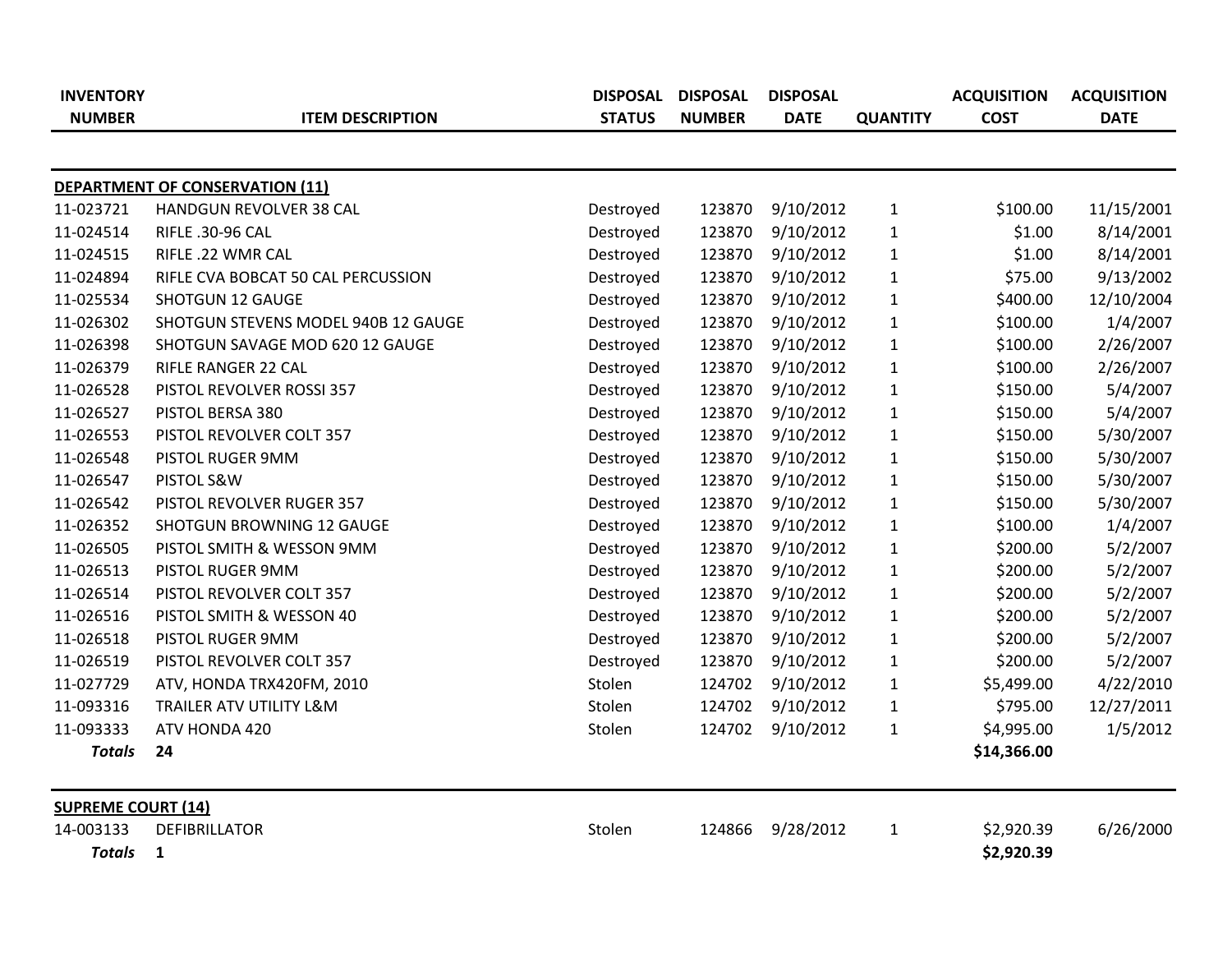| <b>INVENTORY</b> |                                                 | DISPOSAL      | <b>DISPOSAL</b> | <b>DISPOSAL</b> |                 | <b>ACQUISITION</b> | <b>ACQUISITION</b> |
|------------------|-------------------------------------------------|---------------|-----------------|-----------------|-----------------|--------------------|--------------------|
| <b>NUMBER</b>    | <b>ITEM DESCRIPTION</b>                         | <b>STATUS</b> | <b>NUMBER</b>   | <b>DATE</b>     | <b>QUANTITY</b> | <b>COST</b>        | <b>DATE</b>        |
|                  |                                                 |               |                 |                 |                 |                    |                    |
|                  | <b>DEPARTMENT OF EDUCATION (15)</b>             |               |                 |                 |                 |                    |                    |
| 15-056290        | CPU.Laptop.Latitude D810.Dell                   | Lost          | 120195          | 8/30/2012       | $\mathbf{1}$    | \$1,551.03         | 8/11/2005          |
| 15-057302        | CPU.Laptop.D820 Latitude.Dell                   | Lost          | 124611          | 9/26/2012       | $\mathbf{1}$    | \$1,551.03         | 6/25/2007          |
| 15-058371        | CPU.Laptop.Latit E6410.Dell                     | Stolen        | 124803          | 9/17/2012       | $\mathbf{1}$    | \$1,284.36         | 8/2/2010           |
| <b>Totals</b>    | $\overline{\mathbf{3}}$                         |               |                 |                 |                 | \$4,386.42         |                    |
|                  | <b>BOARD OF PARDONS AND PAROLES (31)</b>        |               |                 |                 |                 |                    |                    |
| 31-010679        | MOTOROLA I 560 DATA PHONE                       | Stolen        | 124286          | 8/2/2012        | $\mathbf{1}$    | \$99.00            | 5/8/2007           |
| 31-011639        | GLOCK 22 40 CALIBER SEMI-AUTOMATIC PISTOL       | Stolen        | 124818          | 9/20/2012       | $\mathbf{1}$    | \$357.00           | 1/25/2010          |
| 31-011124        | 2008 PONTIAC GRAND PRIX WHITE                   | Destroyed     | 124827          | 9/20/2012       | $\mathbf{1}$    | \$13,516.50        | 7/28/2008          |
| <b>Totals</b>    | 3                                               |               |                 |                 |                 | \$13,972.50        |                    |
|                  | <b>ALABAMA DEPARTMENT OF PUBLIC SAFETY (35)</b> |               |                 |                 |                 |                    |                    |
| 35-042865        | RADIO MOBILE GE ORION                           | Lost          | 123867          | 7/13/2012       | $\mathbf{1}$    | \$2,529.34         | 12/30/1996         |
| 35-049731        | RADIO MOBILE GE ORION                           | Lost          | 123867          | 7/13/2012       | $\mathbf{1}$    | \$2,367.90         | 4/27/2000          |
| 35-031648        | RADAR MOTORCYCLE MPH                            | Lost          | 123867          | 7/13/2012       | $\mathbf{1}$    | \$520.00           | 12/15/1993         |
| 35-060770        | <b>BAR LIGHT BLUE LIGHT EDGE</b>                | Lost          | 123867          | 7/13/2012       | $\mathbf{1}$    | \$1,460.26         | 7/15/2005          |
| 35-042924        | RADIO MOBILE GE ORION BH                        | Lost          | 123950          | 7/17/2012       | $\mathbf{1}$    | \$1,757.20         | 12/30/1996         |
| 35-059086        | FINGERPRINT CAPTURE STATION IDENTIX             | Lost          | 123950          | 7/17/2012       | $\mathbf{1}$    | \$19,995.00        | 10/29/2003         |
| 35-059724        | RADIO MOBILE CAR MOTOROLA DIGITAL               | Lost          | 123950          | 7/17/2012       | $\mathbf{1}$    | \$5,361.20         | 5/27/2004          |
| 35-059939        | CPU LAPTOP DELL LATITUDE D800                   | Lost          | 123950          | 7/17/2012       | $\mathbf{1}$    | \$2,909.42         | 8/3/2004           |
| 35-061187        | CAMERA DIGITAL CANON REBEL XT                   | Lost          | 123950          | 7/17/2012       | $\mathbf{1}$    | \$921.46           | 9/23/2005          |
| 35-061246        | PROJECTOR DELL                                  | Lost          | 123950          | 7/17/2012       | $\mathbf{1}$    | \$1,216.20         | 9/26/2005          |
| 35-072175        | <b>CAMERA PACKAGE CANON REBEL</b>               | Lost          | 123950          | 7/17/2012       | $\mathbf{1}$    | \$1,481.28         | 9/17/2007          |
| 35-073232        | Port Replicator/Dock, Kodiak, KDCF29-ASP        | Lost          | 123950          | 7/17/2012       | $\mathbf{1}$    | \$594.00           | 4/11/2008          |
| 35-074191        | Heat Alert, Canine, w/Pager & Fan               | Lost          | 123950          | 7/17/2012       | $\mathbf{1}$    | \$792.70           | 3/26/2009          |
| 35-061247        | CPU LAPTOP PANASONIC TOUGHBOOK                  | Lost          | 124049          | 7/23/2012       | $\mathbf{1}$    | \$2,415.00         | 9/26/2005          |
| 35-061262        | CPU LAPTOP PANASONIC TOUGHBOOK                  | Lost          | 124049          | 7/23/2012       | $\mathbf{1}$    | \$2,415.00         | 9/26/2005          |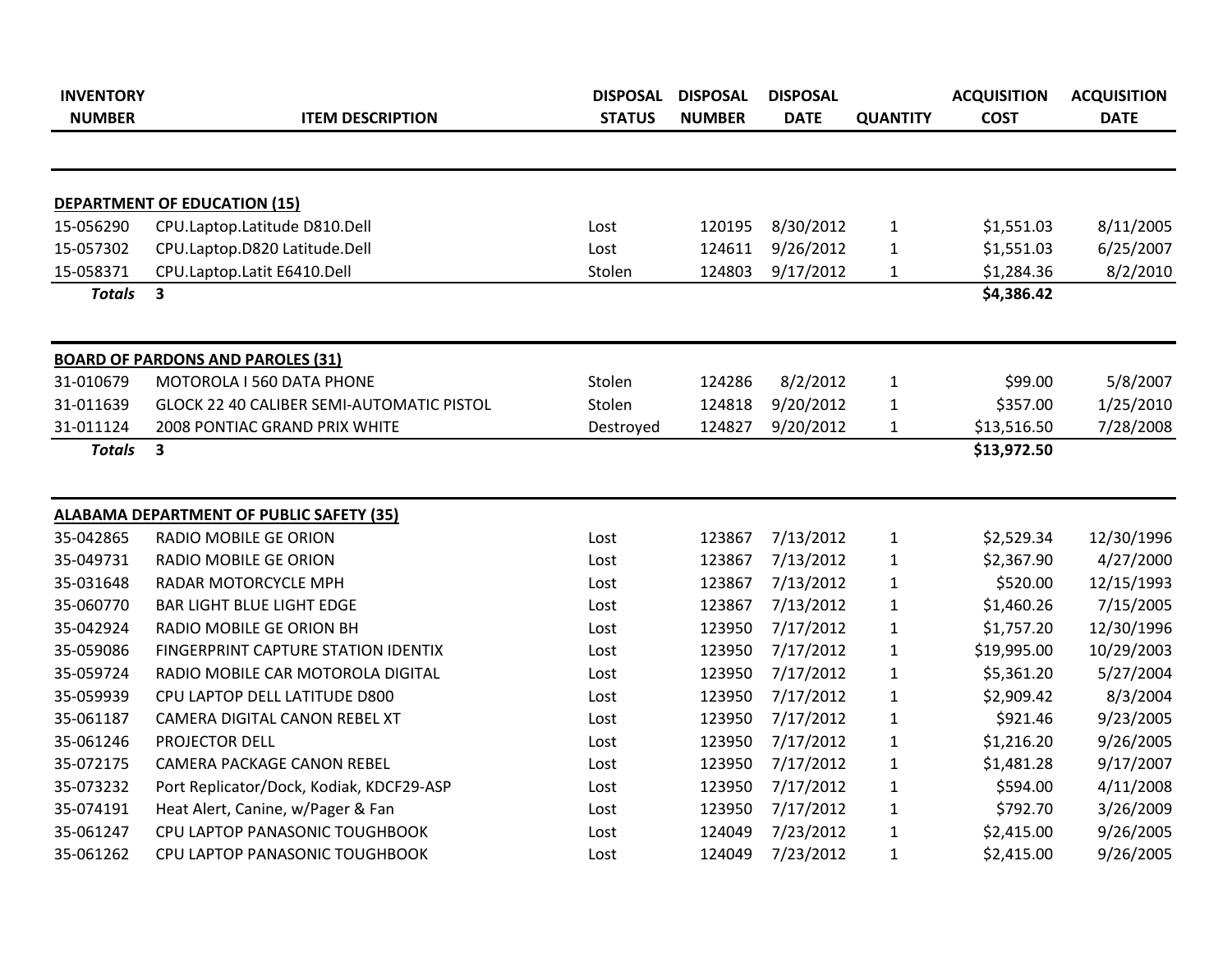| <b>INVENTORY</b> |                                           | <b>DISPOSAL</b> | <b>DISPOSAL</b> | <b>DISPOSAL</b> |                 | <b>ACQUISITION</b> | <b>ACQUISITION</b> |
|------------------|-------------------------------------------|-----------------|-----------------|-----------------|-----------------|--------------------|--------------------|
| <b>NUMBER</b>    | <b>ITEM DESCRIPTION</b>                   | <b>STATUS</b>   | <b>NUMBER</b>   | <b>DATE</b>     | <b>QUANTITY</b> | <b>COST</b>        | <b>DATE</b>        |
| 35-063304        | CPU LAPTOP TOUGHBOOK PANASONIC            | Lost            | 124049          | 7/23/2012       | $\mathbf{1}$    | \$2,415.00         | 3/20/2006          |
| 35-070522        | CPU LAPTOP PANASONIC TOUGHBOOK            | Lost            | 124049          | 7/23/2012       | $\mathbf 1$     | \$5,869.40         | 1/25/2007          |
| 35-042822        | RADIO MOBILE GE ORION SP                  | Lost            | 124103          | 7/23/2012       | $\mathbf{1}$    | \$2,529.34         | 12/30/1996         |
| 35-060144        | CPU LAPTOP PANASONIC TOUGHBOOK            | Lost            | 124103          | 7/23/2012       | $\mathbf{1}$    | \$3,560.00         | 9/27/2004          |
| 35-070435        | CPU, C840, DELL LAPTOP                    | Lost            | 124103          | 7/23/2012       | $\mathbf{1}$    | \$2,800.00         | 7/17/2004          |
| 35-071638        | FIBER-OPTIC SCOPE SYSTEM FREEDOMVIEW      | Lost            | 124103          | 7/23/2012       | $\mathbf{1}$    | \$6,285.00         | 5/21/2007          |
| 35-072984        | Radar, Stalker, DSR2X                     | Lost            | 124103          | 7/23/2012       | $\mathbf{1}$    | \$2,896.74         | 3/11/2008          |
| <b>Totals</b>    | 22                                        |                 |                 |                 |                 | \$73,091.44        |                    |
|                  | <b>PUBLIC SERVICE COMMISSION (36)</b>     |                 |                 |                 |                 |                    |                    |
| 36-004850        | HIDE-A-WAY STROBE KIT W/CLEAR             | Lost            | 124263          | 7/31/2012       | $\mathbf{1}$    | \$492.00           | 9/17/2001          |
| <b>Totals</b>    | $\mathbf{1}$                              |                 |                 |                 |                 | \$492.00           |                    |
|                  | <b>DEPARTMENT OF REVENUE (40)</b>         |                 |                 |                 |                 |                    |                    |
| 40-031647        | WHEELWRITER 3500 TYPEWRITER               | Lost            | 124692          | 9/11/2012       | $\mathbf{1}$    | \$984.00           | 3/15/1996          |
| 40-082842        | AT&T APPLE 3GS IPHONE                     | Stolen          | 124694          | 9/11/2012       | $\mathbf{1}$    | \$49.99            | 9/22/2011          |
| <b>Totals</b>    | $\overline{2}$                            |                 |                 |                 |                 | \$1,033.99         |                    |
|                  | <b>ALABAMA STATE DOCKS AUTHORITY (47)</b> |                 |                 |                 |                 |                    |                    |
| 47-003241        | TABLE, CONFERENCE                         | Lost            | 123887          | 9/4/2012        | $\mathbf{1}$    | \$1,410.00         | 6/1/1966           |
| 47-003302        | TABLE, KNOLL END MAHOG. TOP IN            | Lost            | 123887          | 9/4/2012        | $\mathbf{1}$    | \$515.00           | 6/1/1966           |
| 47-004904        | WELDING MACHINE, MILLER (TOP)70           | Lost            | 123887          | 9/4/2012        | $\mathbf{1}$    | \$592.85           | 11/1/1970          |
| 47-006154        | <b>BRAKE, METAL</b>                       | Lost            | 123887          | 9/4/2012        | $\mathbf{1}$    | \$1,000.00         | 1/1/1977           |
| 47-007799        | TAP & DIE SET #WR23 BUTTERFIEL            | Lost            | 123887          | 9/4/2012        | $\mathbf{1}$    | \$530.00           | 8/1/1986           |
| 47-010044        | RADIO, MOTOROLA RADIUS M216-JON           | Lost            | 123887          | 9/4/2012        | $\mathbf{1}$    | \$692.20           | 6/1/1992           |
| 47-010509        | STORAGE BIN, ROTATING METAL-8             | Lost            | 123887          | 9/4/2012        | $\mathbf{1}$    | \$637.50           | 2/1/1994           |
| 47-011164        | BEARING PULLER, POSILOCK Z81000           | Lost            | 123887          | 9/4/2012        | $\mathbf{1}$    | \$1,878.50         | 6/1/1995           |
| 47-012213        | RAM, OTC M# C552C 55 TON HYD R            | Lost            | 123887          | 9/4/2012        | $\mathbf{1}$    | \$521.10           | 4/1/1998           |
| 47-032376        | COOL/HEAT WINDOW UNIT                     | Lost            | 123887          | 9/4/2012        | $\mathbf{1}$    | \$597.00           | 4/8/2003           |
| 47-032424        | <b>GREASE PUMP, BALCRANK</b>              | Lost            | 123887          | 9/4/2012        | $\mathbf{1}$    | \$780.90           | 7/10/2003          |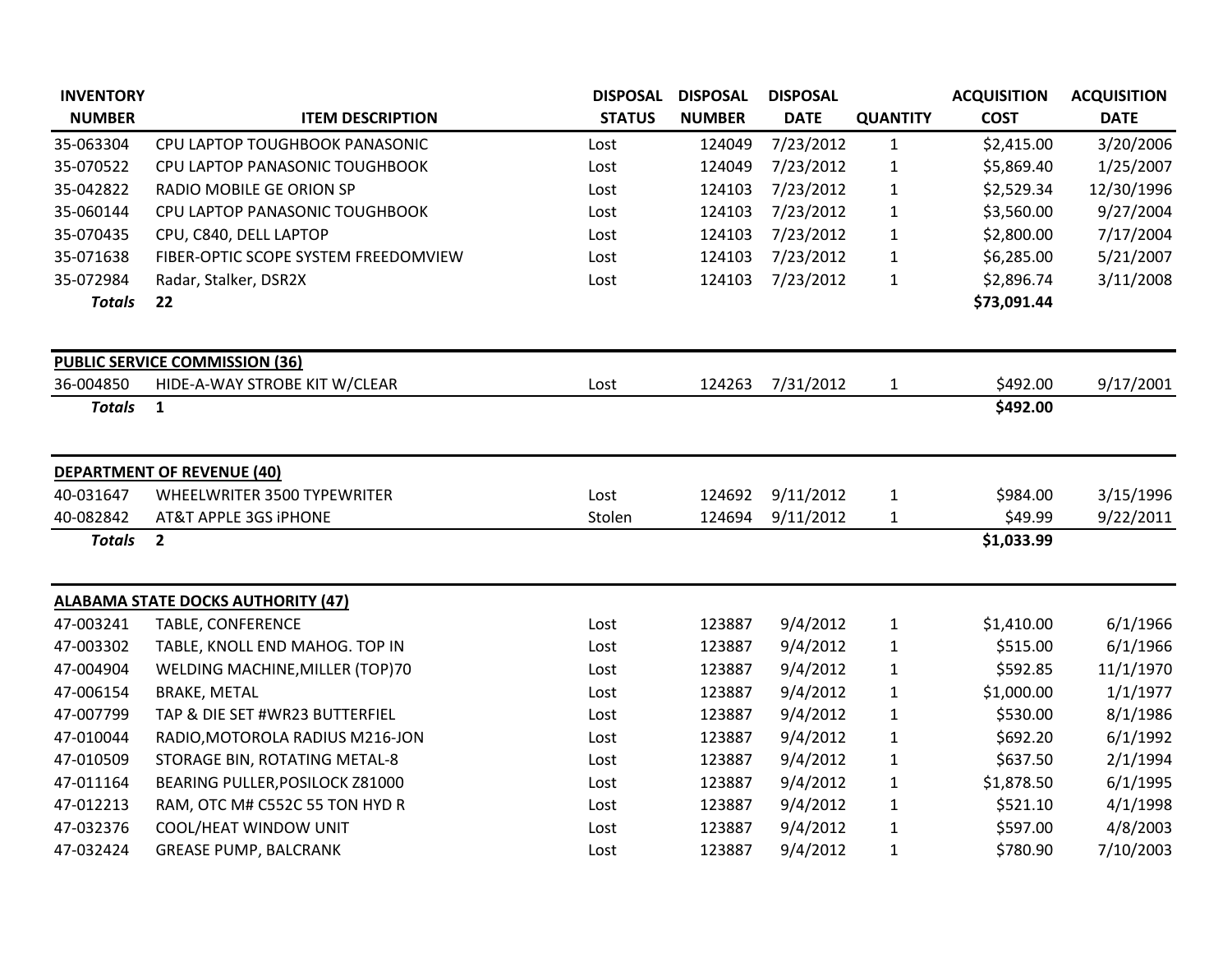| <b>INVENTORY</b> |                                                                    | <b>DISPOSAL</b> | <b>DISPOSAL</b> | <b>DISPOSAL</b> |                 | <b>ACQUISITION</b> | <b>ACQUISITION</b> |
|------------------|--------------------------------------------------------------------|-----------------|-----------------|-----------------|-----------------|--------------------|--------------------|
| <b>NUMBER</b>    | <b>ITEM DESCRIPTION</b>                                            | <b>STATUS</b>   | <b>NUMBER</b>   | <b>DATE</b>     | <b>QUANTITY</b> | <b>COST</b>        | <b>DATE</b>        |
| 47-032805        | <b>LAPTOP COMPUTER</b>                                             | Lost            | 123887          | 9/4/2012        | 1               | \$1,551.03         | 1/27/2005          |
| 47-032989        | <b>RADIO</b>                                                       | Lost            | 123887          | 9/4/2012        | 1               | \$2,752.89         | 2/28/2005          |
| 47-033030        | <b>RADIO</b>                                                       | Lost            | 123887          | 9/4/2012        | $\mathbf{1}$    | \$1,141.42         | 3/21/2005          |
| 47-033147        | <b>HEATER</b>                                                      | Lost            | 123887          | 9/4/2012        | $\mathbf{1}$    | \$522.45           | 10/21/2005         |
| 47-033326        | <b>LAPTOP</b>                                                      | Lost            | 123887          | 9/4/2012        | $\mathbf{1}$    | \$1,099.99         | 9/26/2006          |
| 47-033340        | <b>RADIO</b>                                                       | Lost            | 123887          | 9/4/2012        | $\mathbf{1}$    | \$1,699.04         | 12/15/2006         |
| 47-033804        | <b>RADIO</b>                                                       | Lost            | 123887          | 9/4/2012        | $\mathbf{1}$    | \$2,033.35         | 1/2/2009           |
| 47-033828        | <b>AIR CONDITIONER</b>                                             | Lost            | 123887          | 9/4/2012        | 1               | \$597.00           | 3/31/2009          |
| <b>Totals</b>    | 19                                                                 |                 |                 |                 |                 | \$20,552.22        |                    |
|                  | <b>SECURITIES COMMISSION (49)</b>                                  |                 |                 |                 |                 |                    |                    |
| 49-001207        | 2011 Dodge Charger                                                 | Destroyed       | 124774          | 9/11/2012       | $\mathbf{1}$    | \$22,425.00        | 4/23/2011          |
| <b>Totals</b>    | $\mathbf{1}$                                                       |                 |                 |                 |                 | \$22,425.00        |                    |
|                  | <b>DEPARTMENT OF CONSERVATION - STATE PARKS (54)</b>               |                 |                 |                 |                 |                    |                    |
| 54-080956        | TRUCK SUV FORD 2003                                                | Destroyed       | 122916          | 7/12/2012       | $\mathbf{1}$    | \$24,498.00        | 5/14/2003          |
| 54-039797        | REFRIGERATOR DISPLAY                                               | Destroyed       | 122922          | 8/29/2012       | $\mathbf{1}$    | \$1,540.00         | 7/15/1976          |
| 54-057932        | MICROPHONE WIRELESS TRANSMITTER/RECEIVER W/13 CHAI Destroyed       |                 | 122922          | 8/29/2012       | $\mathbf{1}$    | \$520.00           | 8/15/1994          |
| 54-064566        | AMPLIFIER SOUND SYSTEM                                             | Destroyed       | 122922          | 8/29/2012       | $\mathbf{1}$    | \$678.00           | 11/23/1996         |
| 54-079748        | <b>CARPET EXTRACTOR</b>                                            | Destroyed       | 122922          | 8/29/2012       | $\mathbf{1}$    | \$1,200.00         | 4/19/1999          |
| 54-088324        | CPU, DESKTOP, COMPAQ DC7600                                        | Lost            | 124698          | 8/29/2012       | 1               | \$801.00           | 5/5/2006           |
| <b>Totals</b>    | 6                                                                  |                 |                 |                 |                 | \$29,237.00        |                    |
|                  | <b>ALABAMA DEPARTMENT OF ECONOMIC &amp; COMMUNITY AFFAIRS (64)</b> |                 |                 |                 |                 |                    |                    |
| 64-006700        | Laptop                                                             | Lost            | 124605          | 9/4/2012        | $\mathbf{1}$    | \$832.02           | 8/19/2009          |
| 64-006877        | Motorola Hand Held Radio                                           | Lost            | 124605          | 9/4/2012        | $\mathbf{1}$    | \$619.00           | 1/20/2011          |
| <b>Totals</b>    | $\overline{2}$                                                     |                 |                 |                 |                 | \$1,451.02         |                    |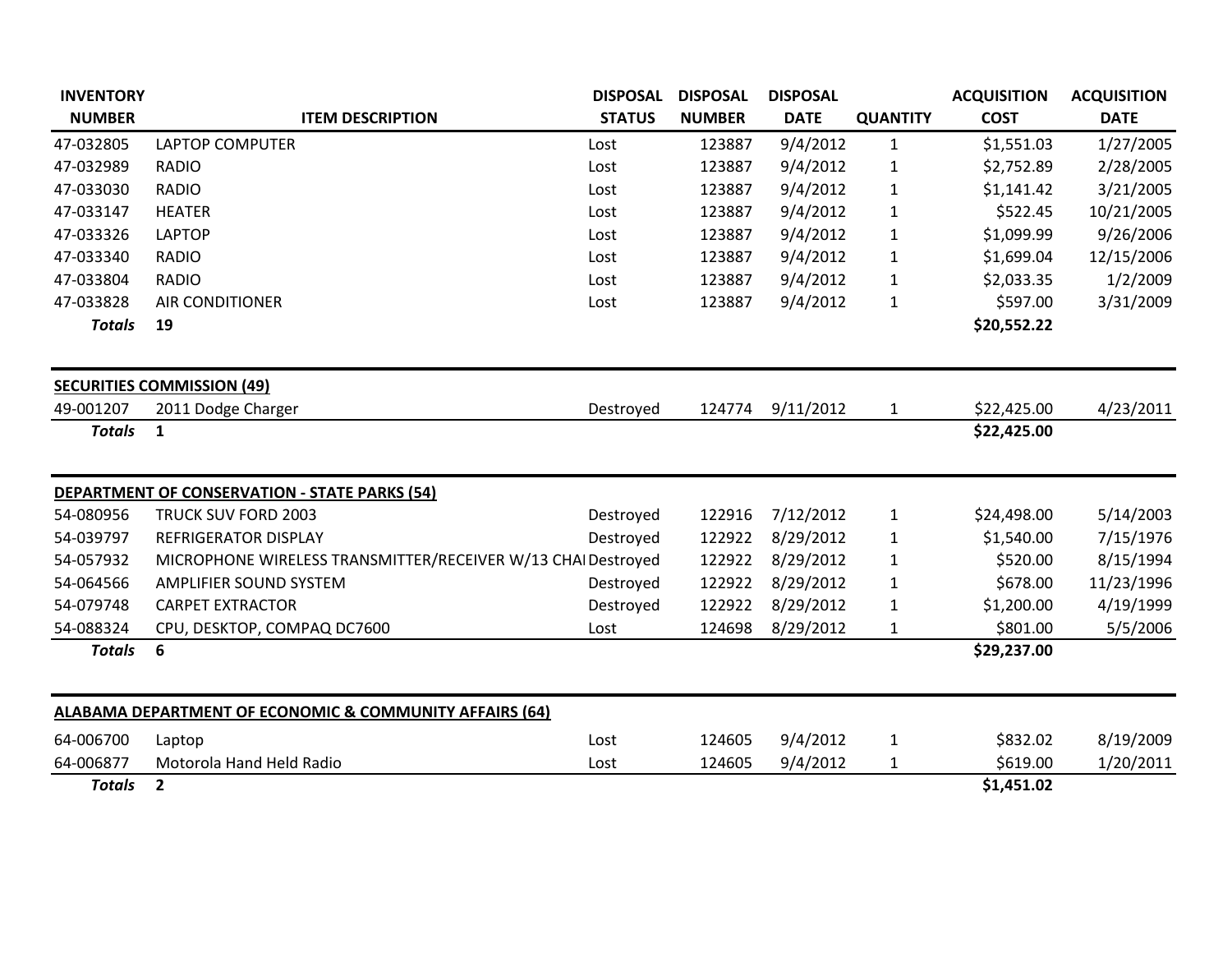| <b>INVENTORY</b>           |                                                     | <b>DISPOSAL</b> | <b>DISPOSAL</b> | <b>DISPOSAL</b> |                 | <b>ACQUISITION</b> | <b>ACQUISITION</b> |
|----------------------------|-----------------------------------------------------|-----------------|-----------------|-----------------|-----------------|--------------------|--------------------|
| <b>NUMBER</b>              | <b>ITEM DESCRIPTION</b>                             | <b>STATUS</b>   | <b>NUMBER</b>   | <b>DATE</b>     | <b>QUANTITY</b> | <b>COST</b>        | <b>DATE</b>        |
|                            |                                                     |                 |                 |                 |                 |                    |                    |
|                            | <b>ALABAMA PUBLIC TELEVISION (73)</b>               |                 |                 |                 |                 |                    |                    |
| 73-999681                  | MIC-TRANSMITTER/RECEIVER                            | Lost            | 124583          | 9/21/2012       | $\mathbf{1}$    | \$2,063.33         | 2/2/2001           |
| 73-002095                  | SPEAKER-AMPLIFIER RF                                | Lost            | 124584          | 9/21/2012       | 1               | \$600.00           | 3/15/1976          |
| 73-002740                  | <b>GENERATOR- STEREO</b>                            | Lost            | 124584          | 9/21/2012       | $\mathbf{1}$    | \$5,000.00         | 10/15/1986         |
| 73-999792                  | NETWORK AUDIO CONVERTER-INSTREAMER                  | Lost            | 124584          | 9/21/2012       | $\mathbf{1}$    | \$395.00           | 9/13/2004          |
| <b>Totals</b>              | 4                                                   |                 |                 |                 |                 | \$8,058.33         |                    |
|                            | ALABAMA DEPARTMENT OF ENVIRONMENTAL MANAGEMENT (74) |                 |                 |                 |                 |                    |                    |
| 74-006081                  | Tower Met 10 Meter                                  | Stolen          | 124384          | 8/8/2012        | $\mathbf{1}$    | \$511.58           | 9/15/1990          |
| 74-016691                  | PC Laptop Fujitsu                                   | Stolen          | 124393          | 8/8/2012        | 1               | \$1,743.50         | 1/22/2009          |
| 74-015608                  | P C LAPTOP 1.83GHZ/1GB/80GB                         | Stolen          | 124816          | 9/17/2012       | $\mathbf{1}$    | \$2,249.00         | 10/5/2006          |
| <b>Totals</b>              | $\overline{\mathbf{3}}$                             |                 |                 |                 |                 | \$4,504.08         |                    |
|                            | LIQUEFIED PETROLEUM GAS BOARD (78)                  |                 |                 |                 |                 |                    |                    |
| 78-000670                  | Laminator/GBC                                       | Stolen          | 124825          | 9/19/2012       | $\mathbf{1}$    | \$582.61           | 7/13/2012          |
| <b>Totals</b>              | $\mathbf{1}$                                        |                 |                 |                 |                 | \$582.61           |                    |
|                            | <b>ALABAMA ETHICS COMMISSION (82)</b>               |                 |                 |                 |                 |                    |                    |
| 82-000809                  | BERETTA 40 CALIBER S & W PISTOL                     | Stolen          | 124824          | 9/19/2012       | $\mathbf{1}$    | \$489.00           | 9/6/2011           |
| <b>Totals</b>              | $\mathbf{1}$                                        |                 |                 |                 |                 | \$489.00           |                    |
| <b>YOUTH SERVICES (83)</b> |                                                     |                 |                 |                 |                 |                    |                    |
| 83-011964                  | P A SYSTEM, 130 WATT, W/6SPEAKER                    | Destroyed       | 124528          | 8/15/2012       | 1               | \$3,435.00         | 7/9/1997           |
| 83-057197                  | FREEZER, UPRIGHT, MAGIC CHEF                        | Destroyed       | 124528          | 8/15/2012       | $\mathbf{1}$    | \$528.00           | 6/15/1997          |
| 83-057239                  | <b>FREEZER</b>                                      | Destroyed       | 124528          | 8/15/2012       | $\mathbf{1}$    | \$759.00           | 3/26/2008          |
| <b>Totals</b>              | 3                                                   |                 |                 |                 |                 | \$4,722.00         |                    |